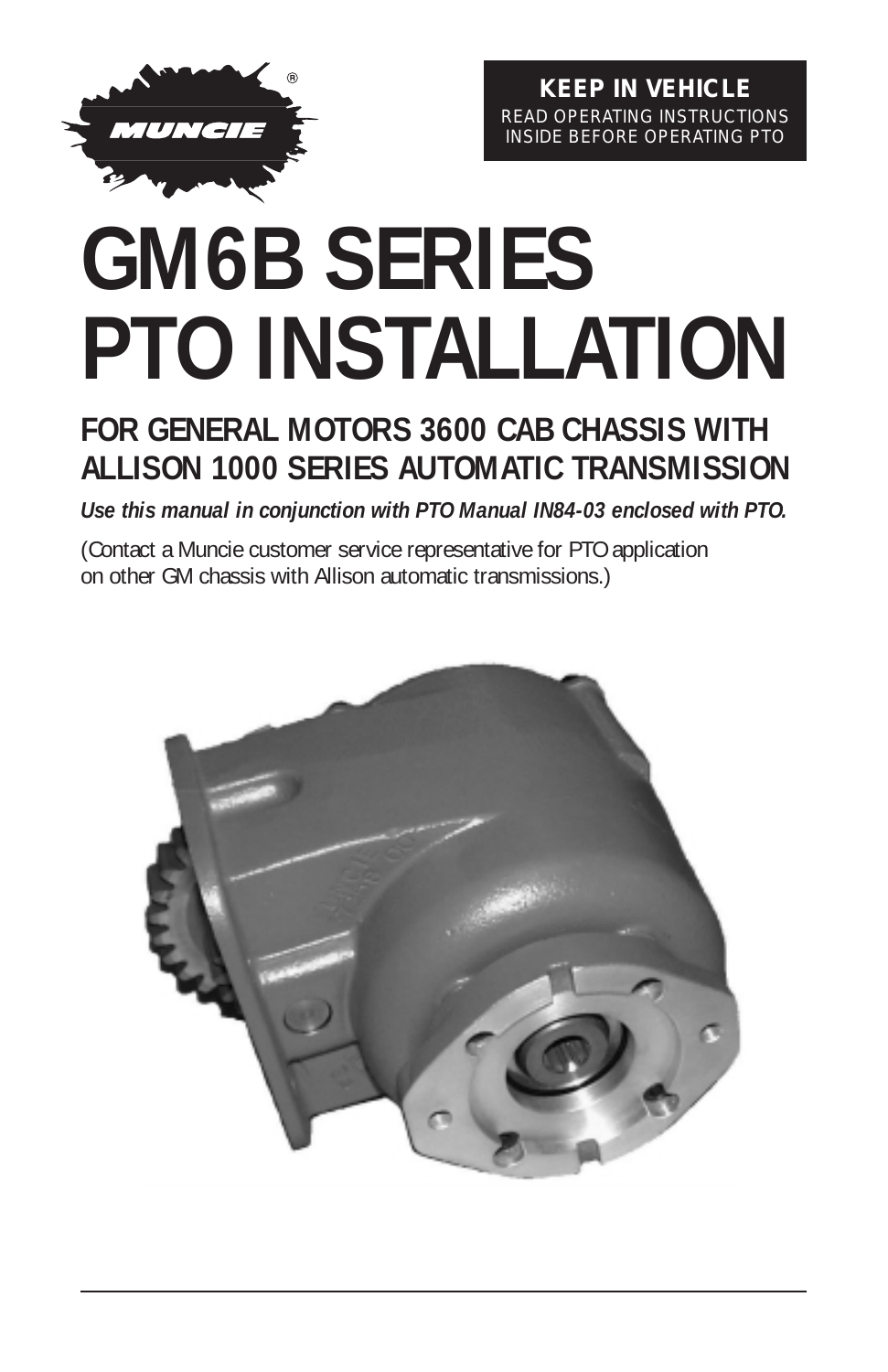# **PTO INSTALLATION ALLISON AUTOMATIC**

- **1.** READ WARNING ON INSIDE OF FRONT COVER OF THE PTO INSTALLA-TION AND OWNER'S MANUAL INCLUDED WITH THIS PTO.
- **2.** Read PTO installation Manual IN84-03 included with PTO before getting started. Section one of the IN84-03 applies to all PTO installations including this PTO.
- **3.** Allow Engine and exhaust system to cool before beginning installation.
- **4.** Remove exhaust on gas engine vehicles
- **5.** Remove full floor board heat shield from under right side of cab
- **6.** Install partial heat shield. Using the factory installation attachment points of the heat shield you just removed.



**7.** Remove the OEM heat shield attached to the lower portion of the transmission and save for re-installation later.

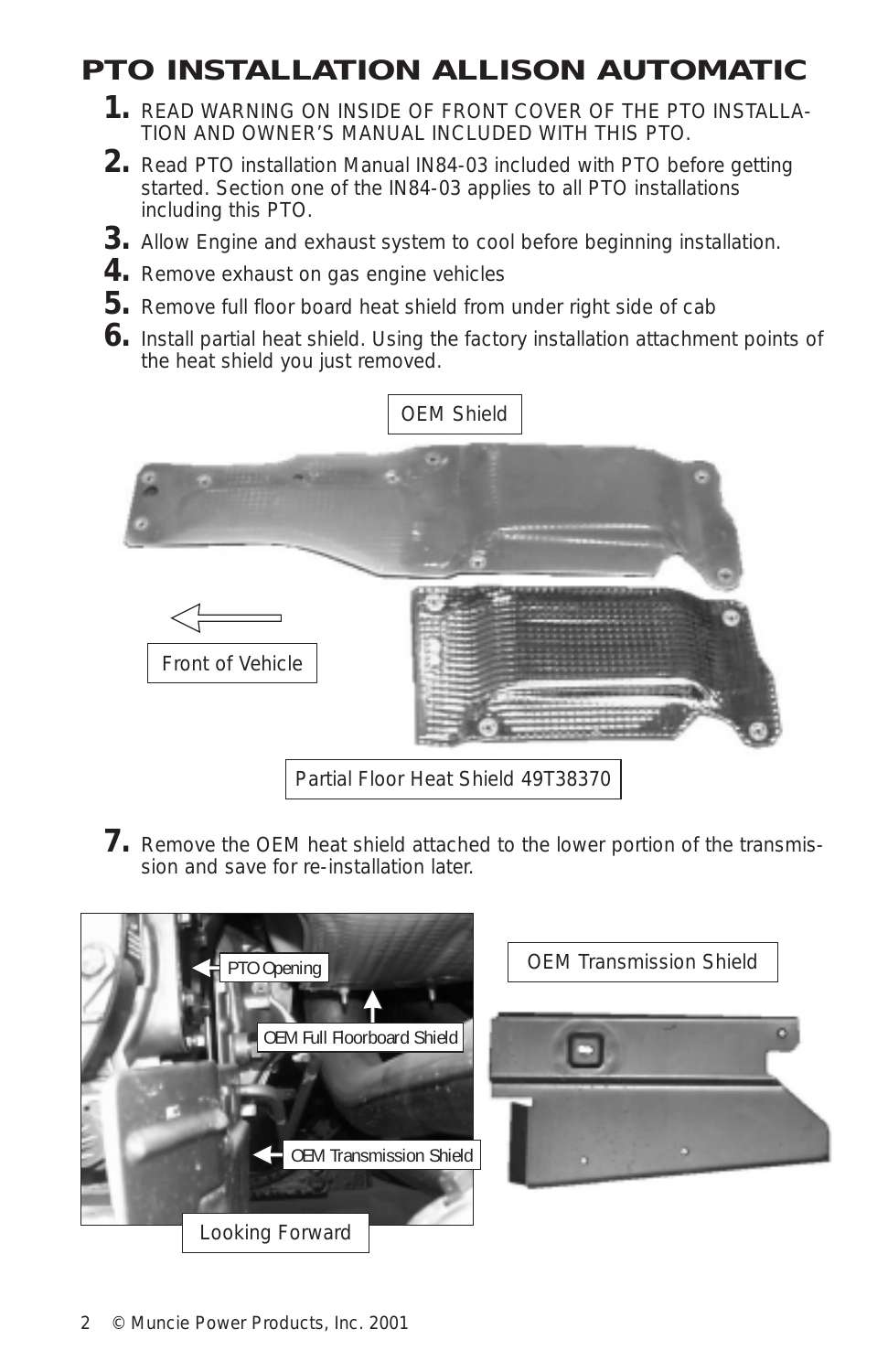

- **8.** Caution: Transmission fluid may be HOT. Remove PTO cover and clean PTO mounting surface, taking care not to let contamination fall into PTO opening. Shop rag can be used for additional protection. Remove shop rag when finished.
- **9.** Install PTO mounting studs provided matching the 10mm thread to the transmission.

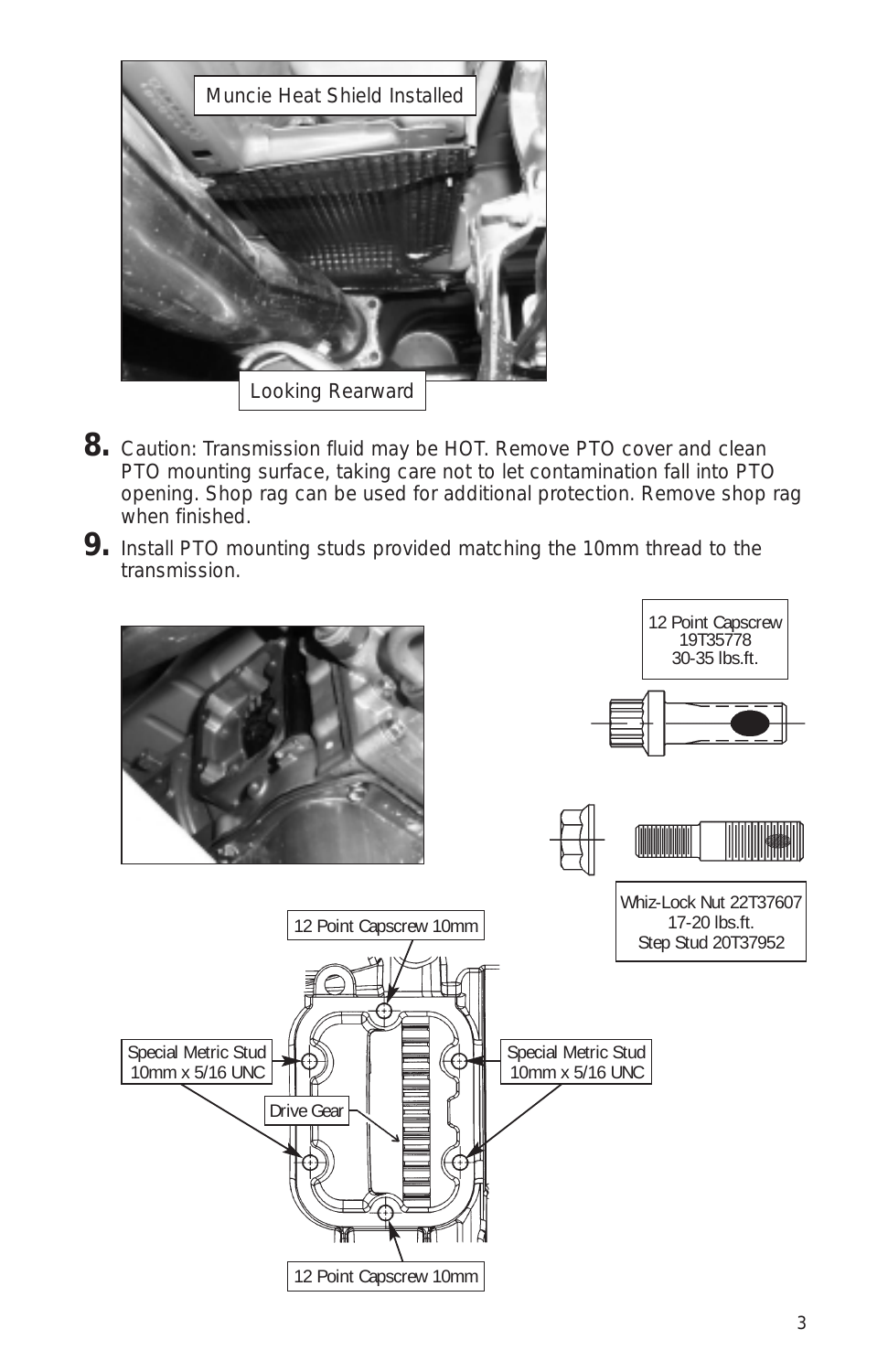- **10.** Install GM6B PTO using Gasket/Shim and additional mounting capscrews provided.
- **11.** On the left side opening remove the two PTO cover capscrews shown and Install solenoid bracket, provided.



**12.** Install fittings into activation solenoid manifold.

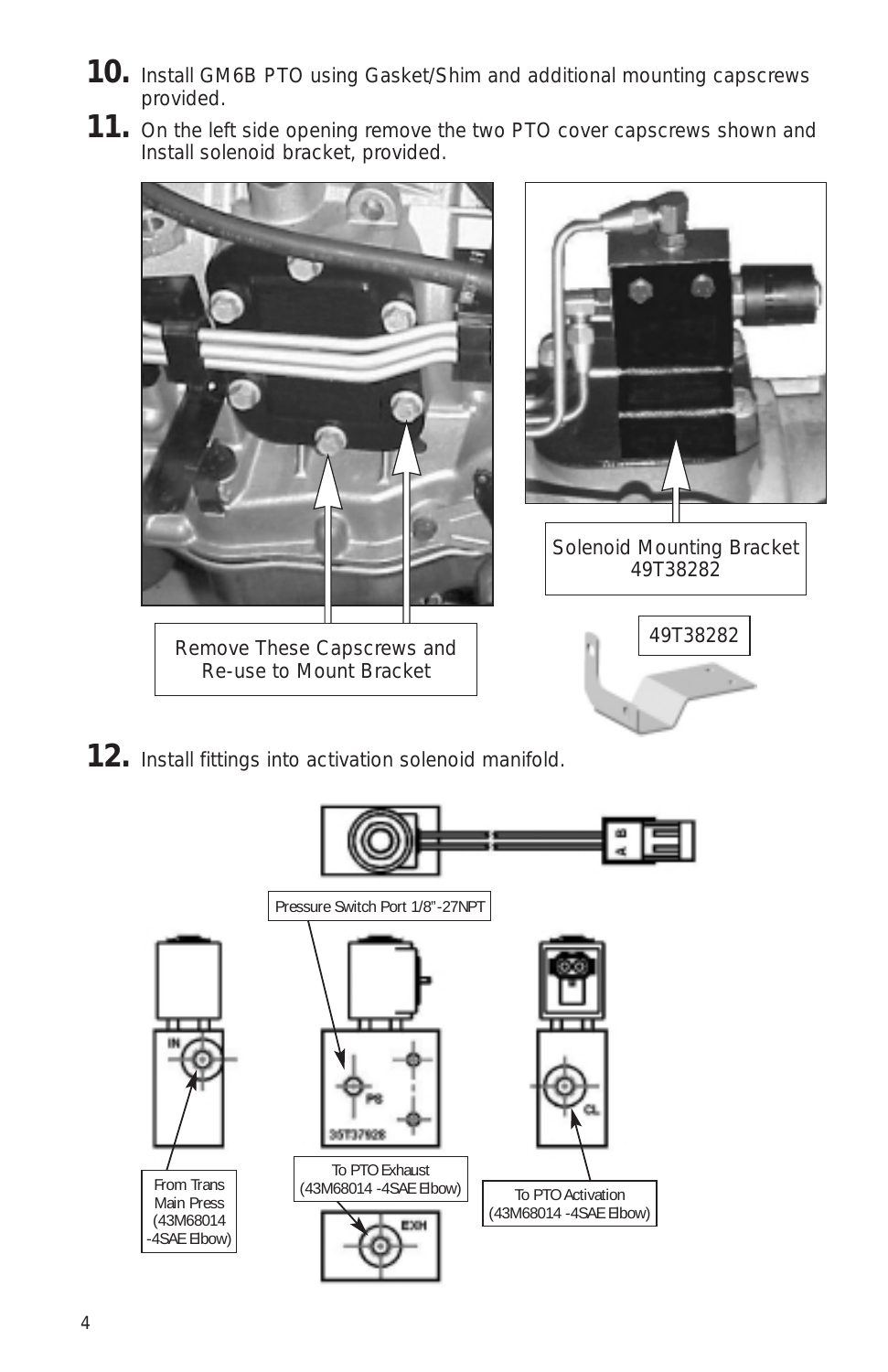**13.** Mount solenoid to bracket (49T38282) using 1/4"-20 x 2.0" bolts (19T36623) and nuts (22MX2520), install pressure switch into manifold.





**14.** Remove the plug from the activation port in the bottom of the transmission and install fitting (43M68014 -4SAE 90° Str. Thd to JIC).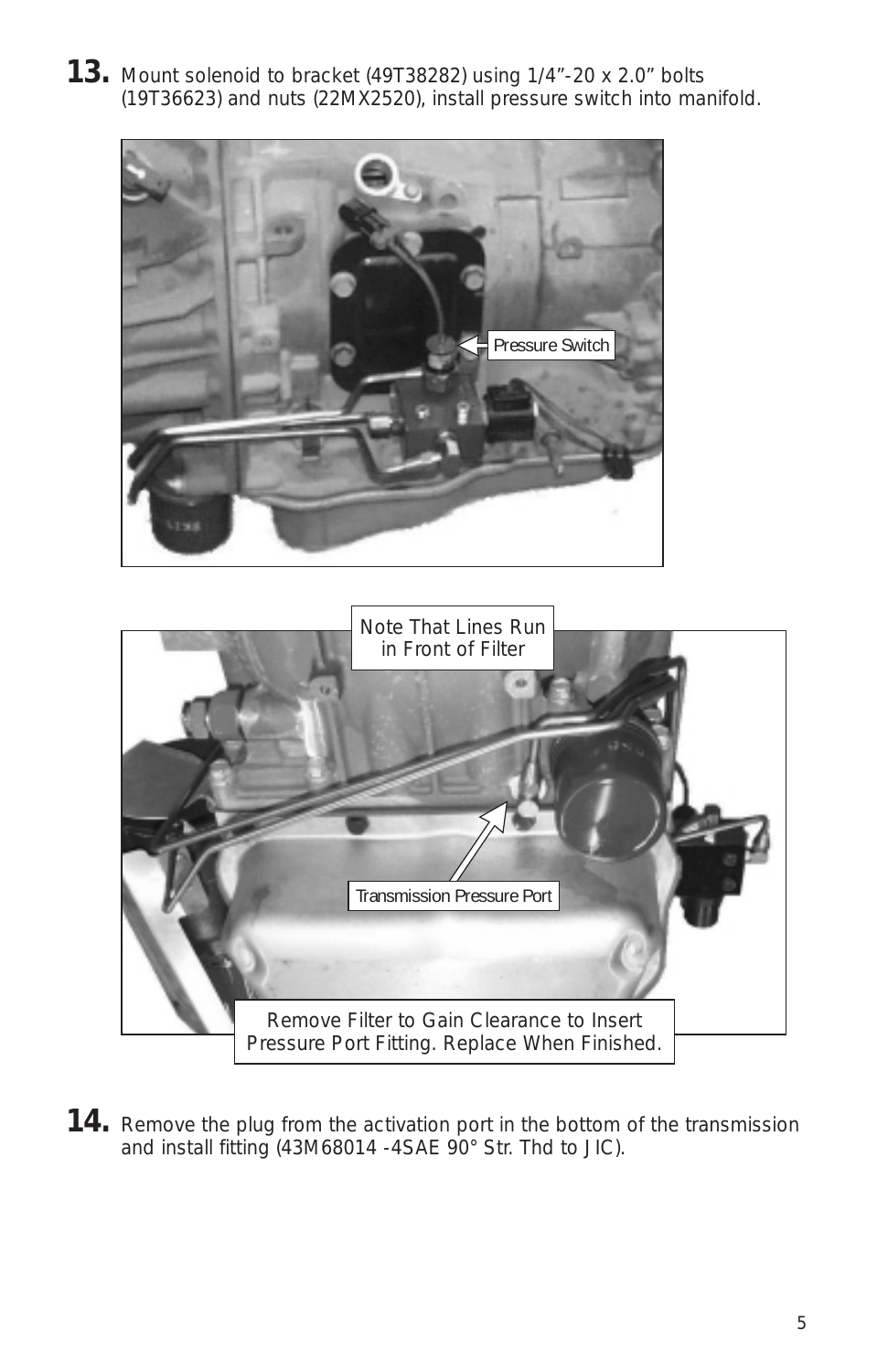**15.** Install fitting into appropriate ports on the PTO as shown.



- **16.** Select the appropriate 1/4" steel lines as shown.
- **17.** Install the steel lines to the activation port, exhaust port, and main pressure port.



PTO Engage line (Connect to CL port on solenoid and cylinder port on PTO end cover)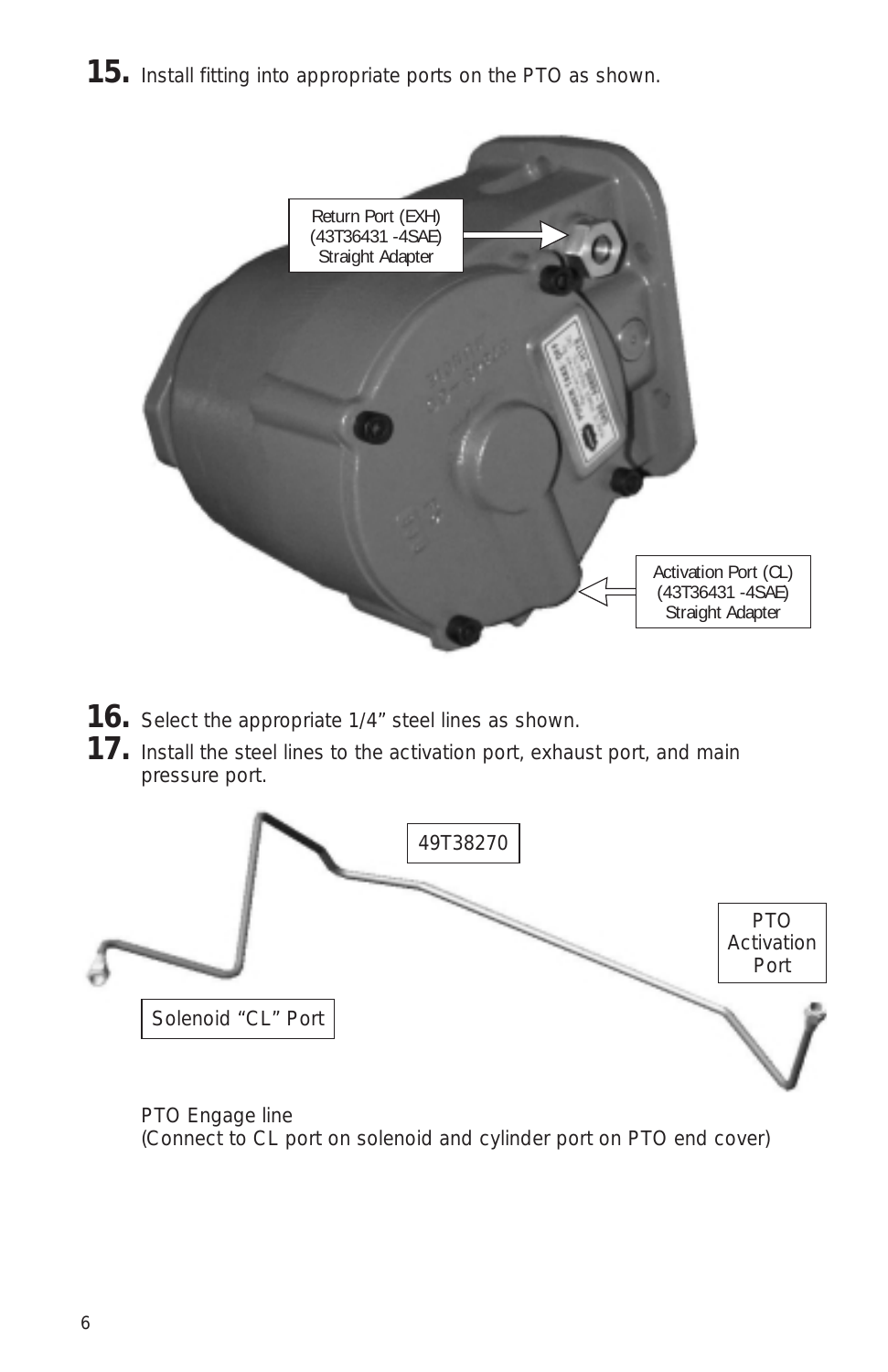

PTO Exhaust line (Connect to EXH port on solenoid and to return port on side of PTO housing.)



PTO - Transmission- Pressure line (Connect to Transmission Main pressure port and to IN port on solenoid block.)

- **18.** Remove the cap plug from the PTO output shaft.
- **19.** Install the pump port fittings in to the PF series pump. The inside pump mounting capscrew may need to be place in pump mounting flange prior to installing the suction fitting. (Pump Inlet = 43T38323 -16SAE Elbow. Pump Pressure = 43T38392 -10SAE Elbow) The automatic transmission requires a Right Hand rotation pump and uses the side ports.
- **20.** Install the heat shield bracket to the pump by removing the rear pump capscrew shown at shield bracket below. Torque capscrew to 55 lbs.ft.
- **21.** Install the PF series hydraulic pump so that pump offset is up.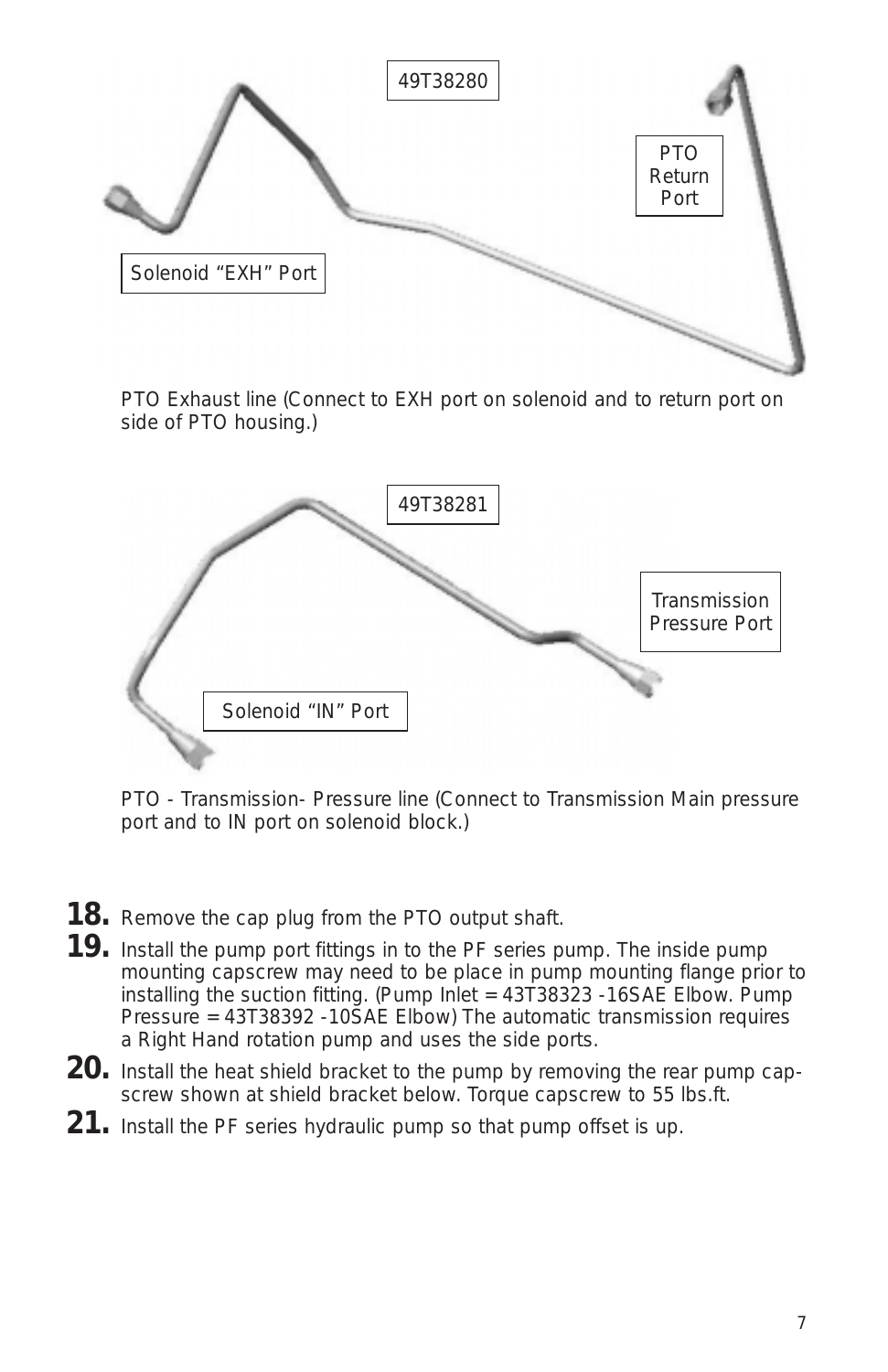

- **22.** This places the inlet port next to the transmission side for the Automatic transmission.
- **23.** Install the hydraulic pump line support bracket on the top/back of the transmission using two transmission bolts.





**24.** Install and connect the appropriate steel hydraulic lines to the pump and attach them to the support bracket installed at the back of the PTO using the supplied clamps and 3/8"-24 x .5" bolts.

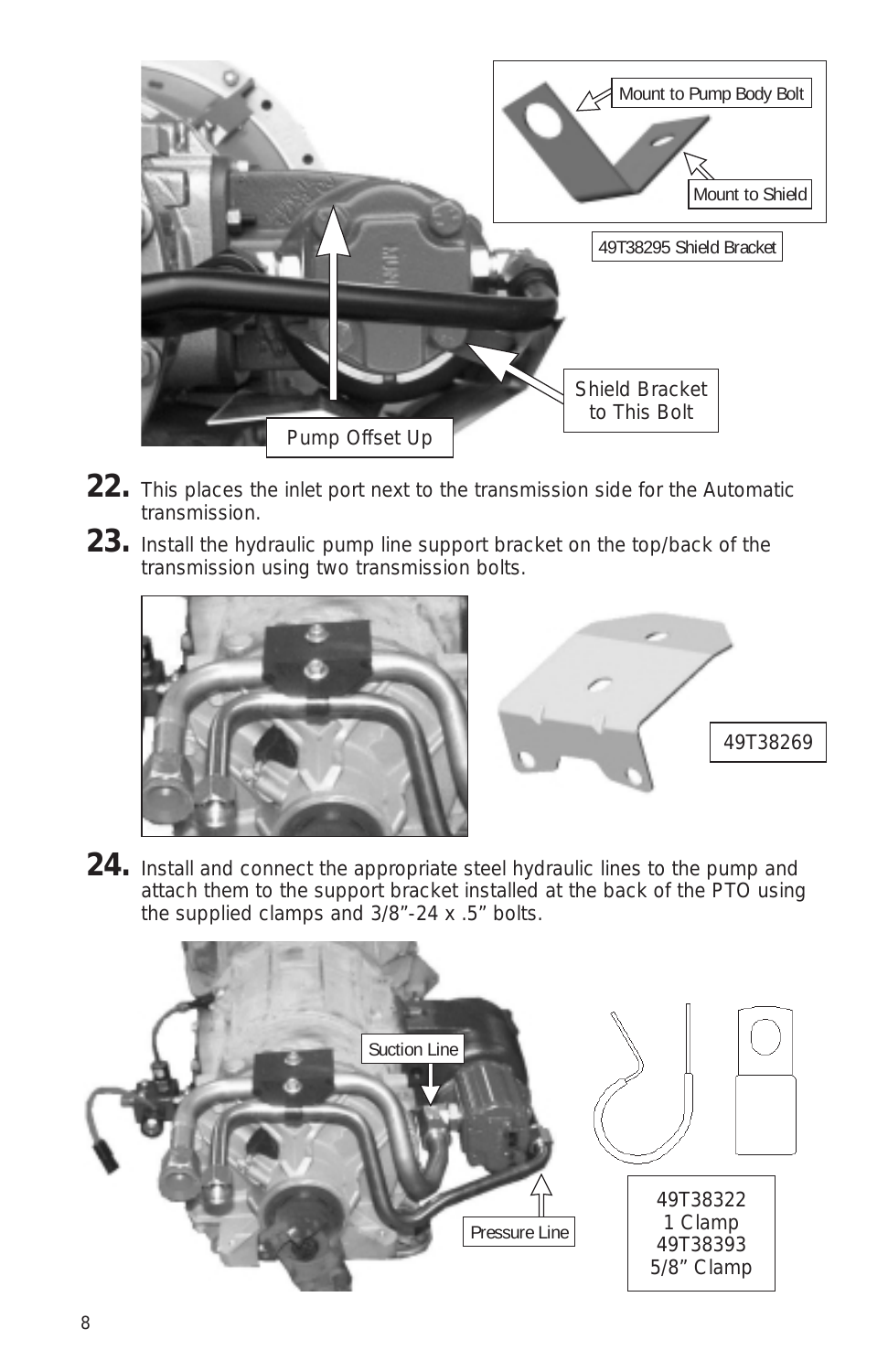

**25.** Install the GM activation switch into the dash by following the instruction page included.

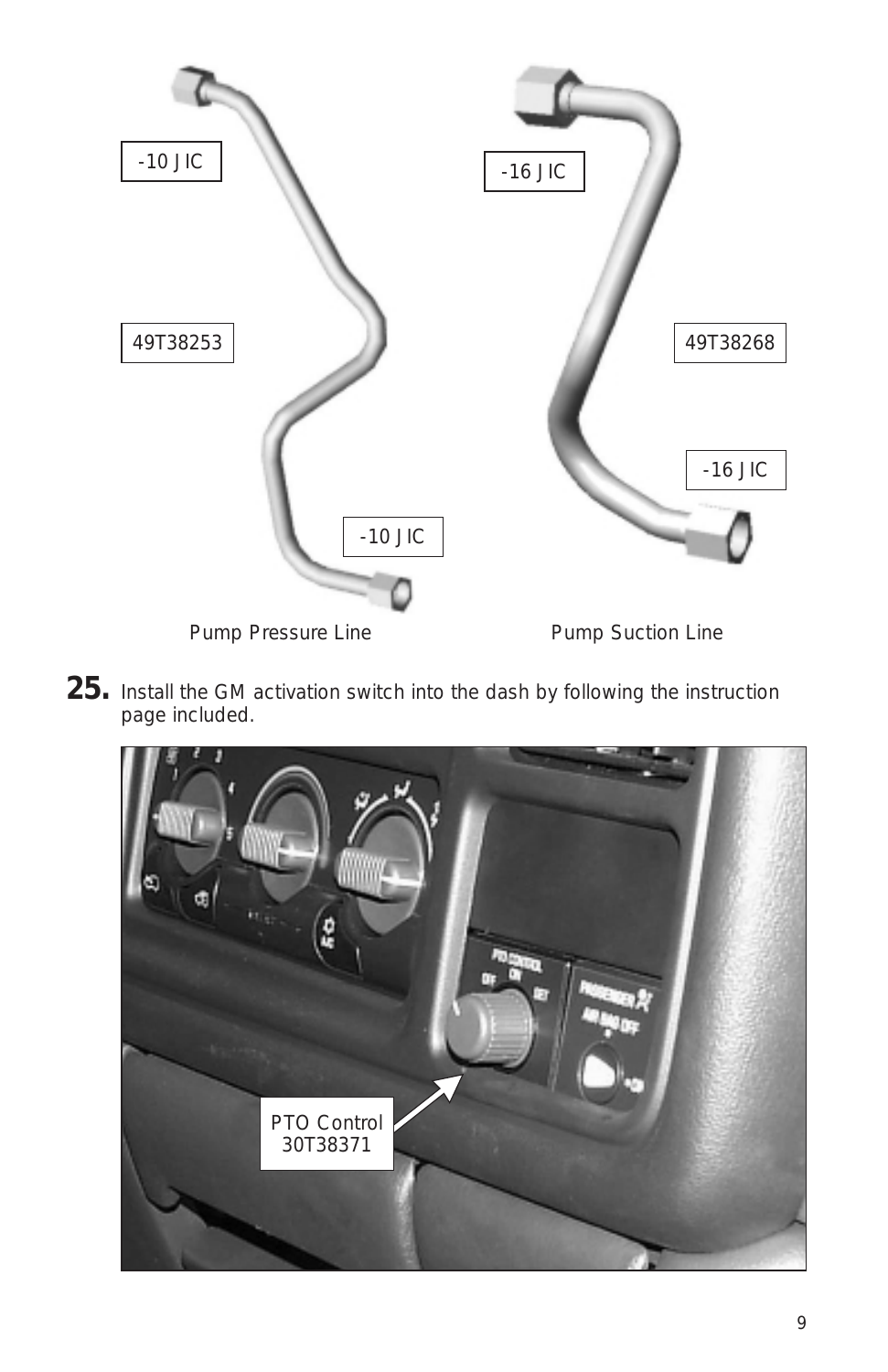## **POWER TAKE OFF SWITCH INSTALLATION INSTRUCTIONS**

30T38371 Power take off switch 34T38335 Wiring harness

## **SWITCH INSTALLATION INSTRUCTIONS**

- **1.** Apply parking brake to prevent the vehicle from moving.
- **2.** If equipped with an automatic transmission, move the shift lever all the way down to the last gear.
- **3.** Tilt the steering wheel to the full down position.
- **4.** Pull gently on the corners of the instrument panel trim plate trim plate to remove it. (Figure A)
- **5.** Find the switch accessory housing cover to the right of the heating and air controls. (Figure B)
- **6.** Remove switch accessory housing and the lower left switch accessory cover from the housing. The switch accessory housing is snapped into the instrument panel retainer.
- **7.** Install the Power Take-Off switch in the lower left cavity of switch housing. From the front of the housing, push until it clicks into place.
- **8.** Locate the power take-off switch harness and connect it to the Power Take-Off switch. (Figure C)
- **9.** Replace the switch accessory housing into the instrument panel.
- **10.** Attach bezel to the instrument panel assembly by aligning the guide pins and pushing gently on the bezel until it is in place.
- **11.** Ensure that all instrument panel bezel retaining clips are in place and tilt the steering wheel to the normal drive position.
- **12.** Move the shift lever to the park position.









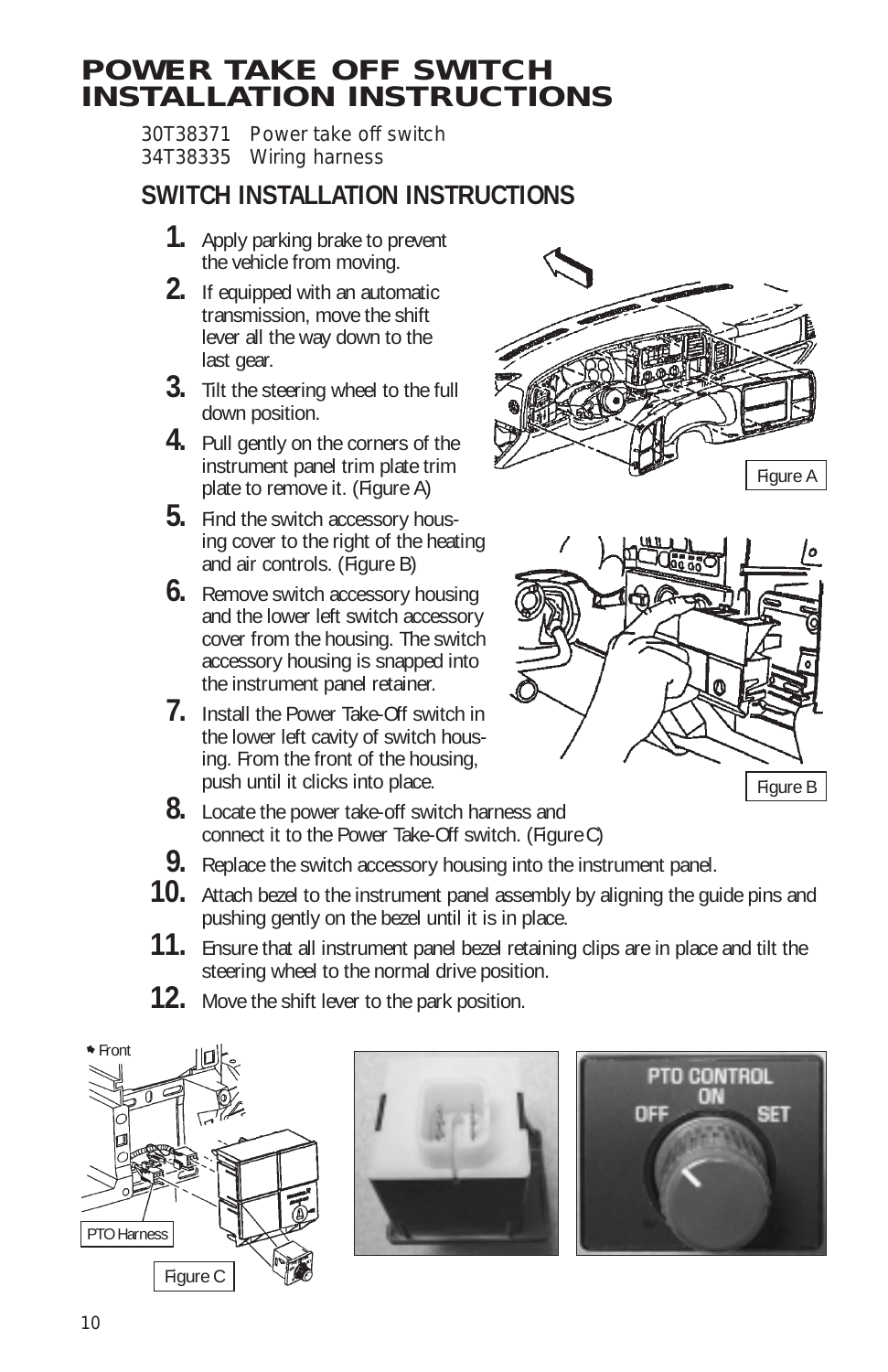## **HARNESS INSTALLATION INSTRUCTIONS**

- **1.** The supplied harness 34T38335 is assembled according to the specification chart Figure D. The blunt cut wires are for remote functions and are not used for PTO activation.
- **2.** Raise vehicle with jack or hoist to access Power Take-Off and transmission.
- **3.** Locate the power take-off harness secured to the transmission by the fuel feed and evaporative emission and return hose bracket. (Figure E)
- **4.** Remove the protective plug from the connector.
- **5.** Connect the power take-off harness to the supplied wiring harness.
- **6.** Attach wiring harness to the power take-off and secure loose wiring.  $\begin{array}{c}\n\frac{LT}{C} & \frac{R}{C} \\
\frac{C}{C} & \frac{R}{C} \\
\frac{R}{C} & \frac{R}{C} \\
\frac{R}{C} & \frac{R}{C} \\
\frac{R}{C} & \frac{R}{C} \\
\frac{R}{C} & \frac{R}{C} \\
\frac{R}{C} & \frac{R}{C} \\
\frac{R}{C} & \frac{R}{C} \\
\frac{R}{C} & \frac{R}{C} \\
\frac{R}{C} & \frac{R}{C} \\
\frac{R}{C} & \frac{R}{C} \\
\frac{R}{C} & \frac{R}{C} \\
\frac{R}{C} & \frac{R}{C} \\
\frac{$

 $\overline{w}$ 



| PIN           | Circuit | Color        | Description                                      | <b>Function</b>                                    |
|---------------|---------|--------------|--------------------------------------------------|----------------------------------------------------|
| B             | 494A    | Light blue   | Power Take-Off switch -<br>output - fault        | Used for engine disable<br>switch output           |
| $\mathcal{C}$ | 488A    | Light green  | Power Take-Off switch -<br>output - enable       | Remote set speed switch<br>input                   |
| D             | 550A    | <b>Black</b> | Ground                                           | Ground                                             |
| G             | 2522A   | Yellow       | Power Take-Off switch -<br>signal status         | Used for Power Take-Off<br>engaged feedback*       |
| H             | 2561A   | White        | Power Take-Off replay -<br>output - N.O. contact | Used to supply switched<br>power to Power Take-Off |
|               | 84A     | Dark Blue    | Cruise Control switch -<br>signal – set/coast    | Remote set speed switch<br>output                  |

*\* Required to turn power take off switch request LED from flashing to steady. Also used to disable OBDII diagnostics when the power take off is operating.* Figure D

**26.** Locate the 10 pin connector attached to upper left hand side of the transmission. The plug is inserted into a cap for storage.

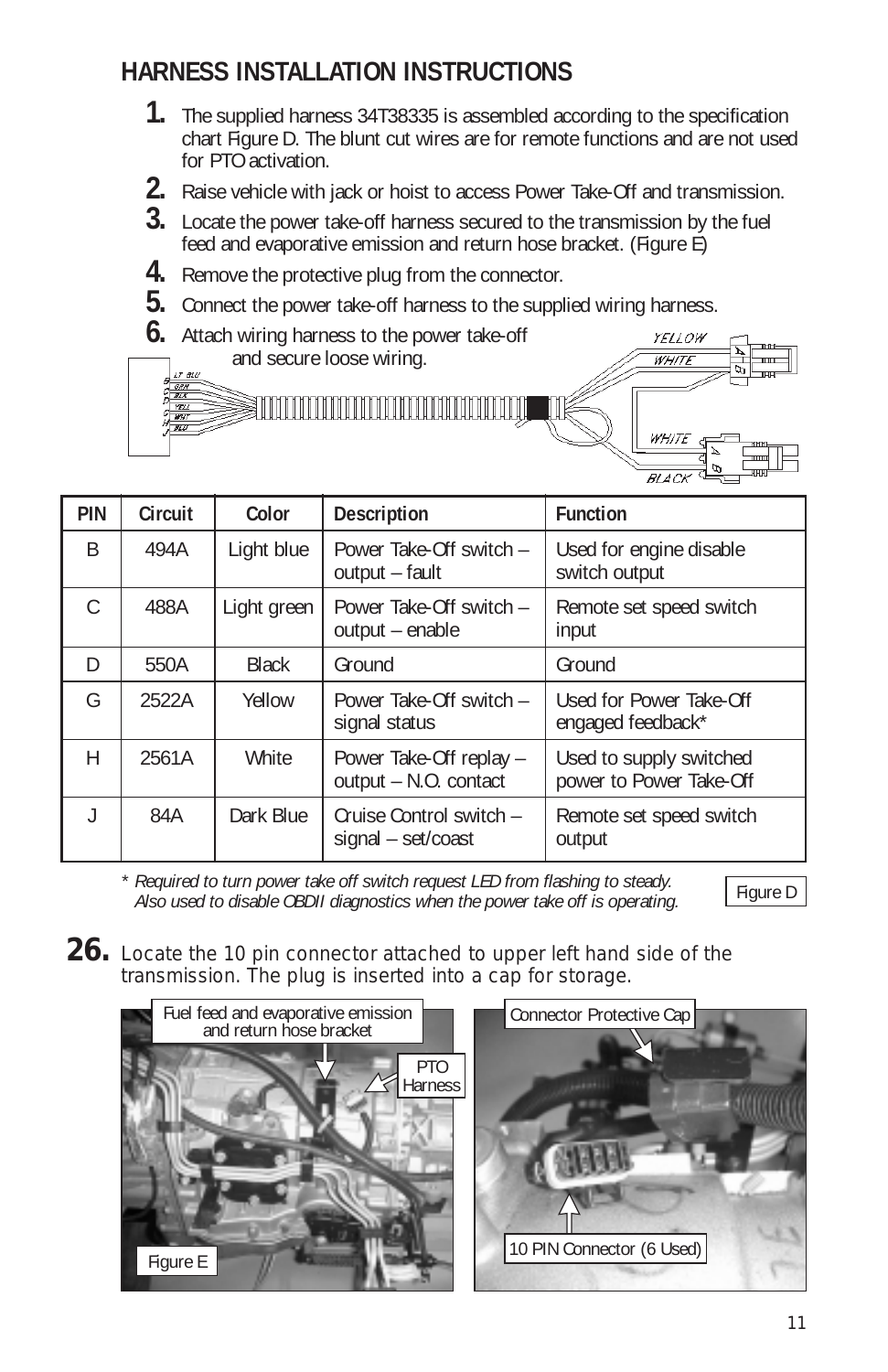- 27. Plug the 10 pin connector on the wire harness supplied, into the transmission connector.
- **28.** The other end of the harness has two plugs. Match the plug to the pressure switch and the plug to the activation solenoid and connect together.



- **29.** Check the mounting fasteners of the PTO and the Pump and make sure they are tight.
- **30.** Install the heat shield to the front of the PTO using hexhead capscrews provided.





PTO Heat Shield 49T38294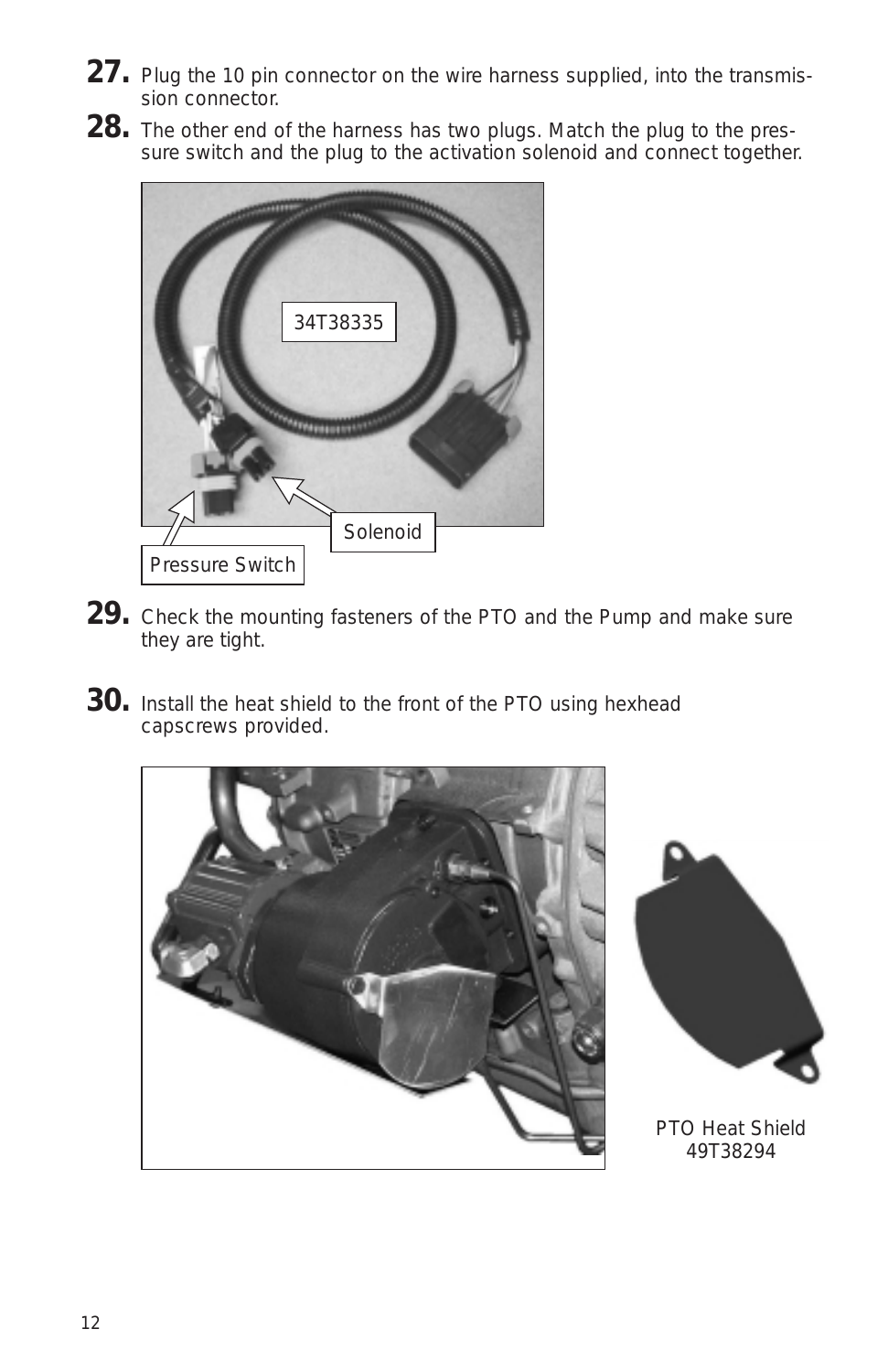**31.** Slide the U-Nut 22T38325 onto the 1/4" hole and mount the shield 49T38501 at the slot with the 1/4"-20 x .5" capscrew (19T37440). Mount the shield to the PTO housing using the 1/4"-20 x .5" capscrews to the 49T38295 shield bracket.



- **32.** Re-install the transmission heat shield removed in step 7.
- **33. IMPORTANT: Before activating the PTO the remainder of the hydraulic system must be connected, including hydraulic reservoir, control valves, and hydraulic oil. DO NOT operate PTO until the hydraulic system is completed and hydraulic system is properly filled with oil. Complete installation by placing warning labels as indicated on decal borders. Placement examples are shown in the PTO Owner's Manual IN84-03.**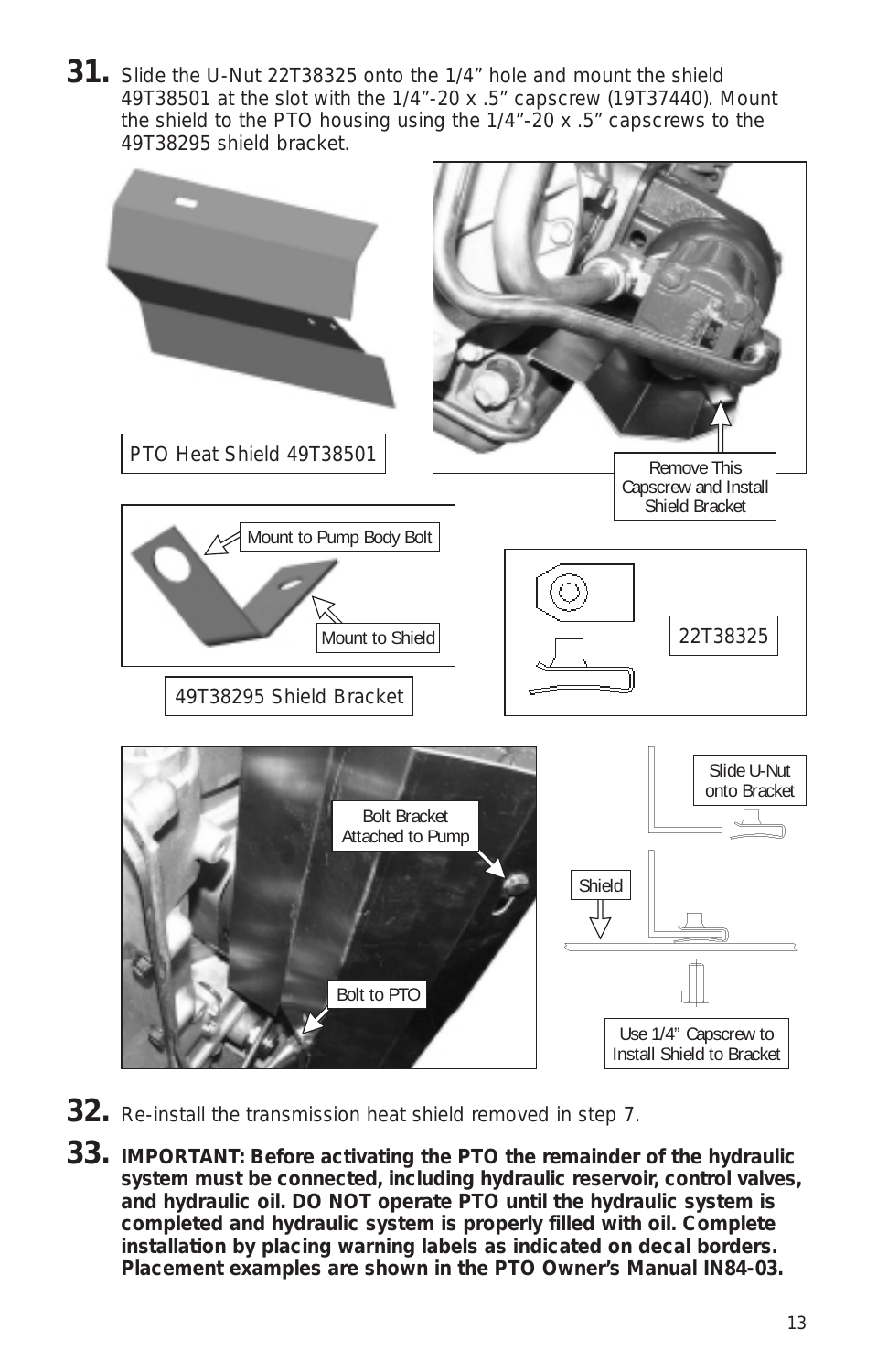14

- **34.** After installation of the hydraulic system and filling the reservoir with the proper hydraulic fluid operate the system and listen for noise. It is a common occurrence that this PTO system will produce a rattling noise. Most of this noise can be attributed to the total drivetrain torsional vibration which is transmitted through the components and amplified by the heat shield system installed around and to the PTO. When the hydraulic system is energized and placed under a load this noise should greatly diminish. If this is the case then the noise should not be detrimental to the application. If not then double check that you have used the proper mounting gasket (13M13541 .030") to mount the PTO. Then, remove PTO for inspection of transmission and PTO.
- **35.** To operate the PTO be sure that the engine is at idle speed. Turn the rotary switch to the "On" position.
- **36.** Enclosed are operating instructions for the switch and throttle advance.
- **37.** The vehicle is supplied from the Dealer with the preset throttle option. If you desire the variable throttle option the vehicle control module will need to be changed by the Dealer.

## **PTO OPERATION**

#### **Recommended procedure for engaging a PTO (Auto Transmission):**

- **1.** For stationary use Shift transmission into Park (P).
- **2.** Rotate PTO control switch to the on position. The PTO will engage while vehicle is stationary or mobile, if the engage criterion is met.
- **3.** If the engine speed is below the PTO engage speed limit, the PTO will start. The blinking LED on the PTO control switch indicates PTO engage is requested. When the PTO engages the LED on the PTO control switch changes from blinking to steady state.

#### **Using PTO speed control in Preset Mode (Factory Default Setting):**

- **1.** PTO engaged.
- **2.** Select PARK (P) or NEUTRAL (N) Range. Recommend applying Park Brake if Neutral is selected. Torque Converter Clutch (TCC) lockup is not available in Neutral. TCC lockup is available in Park if above 1100 rpm.
- **3.** Foot off brake pedal (and off clutch for manual transmission).
- **4.** Select desired engine speed for PTO operation. Please read the following Preset Mode section regarding operation.

#### **Preset Mode:**

PTO speed control mode used for stationary applications (PTO will remain engaged while mobile in the preset mode however PTO set and resume speed controls will be inoperative). This mode provides a default standby speed of 800 or 850 rpm (depending on the engine/transmission combination) and two default PTO control speeds: PTO Set Speed of 1250 rpm, and PTO Resume Speed of 1700 rpm. Please note that the standby speed (800/850 rpm) is

not to be used as a PTO control speed. Vehicles not equipped with cruise control will not have the resume speed capability. The graphics on page 15 depict how to achieve the desired speeds with the set and resume switches.



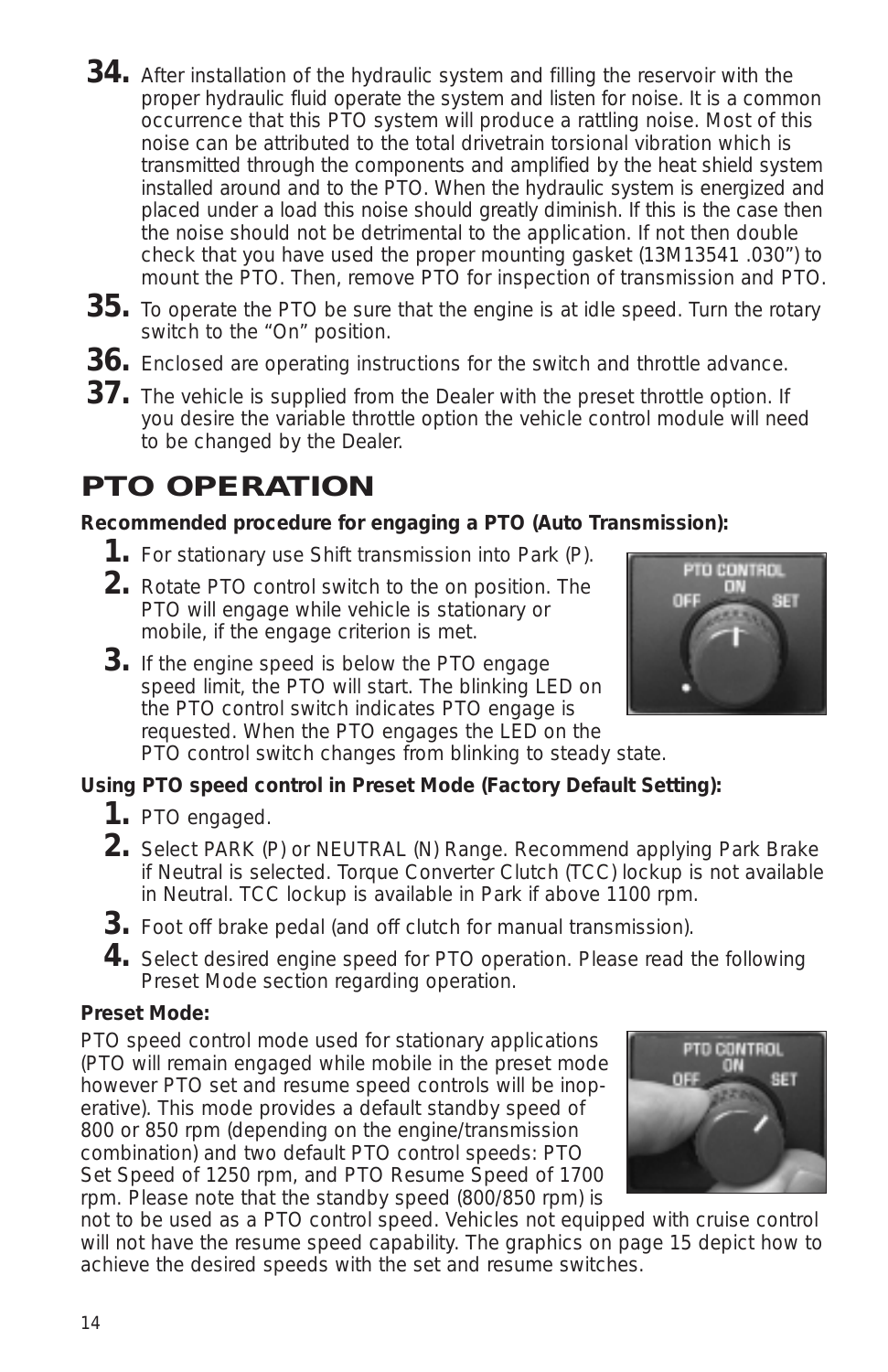

#### **Variable Mode:**

PTO speed control mode used for both stationary and mobile applications. This mode allows PTO to be controlled in a fashion similar to which a cruise control controls vehicle speed. The operator can set to a RPM (between 800 and 2200) with the set switch on the cruise stalk or with the set position on the PTO rotary switch. The operator is then able to "tap up" in 100 rpm increments with the resume switch on the cruise stalk or "tap down" with either set switch (on the cruise stalk or the PTO rotary switch). Vehicles not equipped with cruise control





#### **Using PTO speed control in Variable Mode (while Mobile):**

- **1.** PTO engaged.
- **2.** Vehicle speed greater than 5 mph.

will not have the "tap up" capability.

- **3.** Foot off brake pedal (and off clutch for manual transmission).
- **4.** Obtain desired engine speed (with foot pedal) and select set on the PTO rotary switch or the cruise stock.

#### **Using PTO speed control in Variable Mode (while Stationary):**

- **1.** PTO engaged.
- **2.** Vehicle speed less than 5 mph.
- **3.** Foot off brake pedal (and off clutch for manual transmission).
- **4.** Obtain desired engine speed (with foot pedal) and select set on the PTO rotary switch or the cruise stock.

**Note:** All engine speed values listed above are factory default values. With the exception of the TCC lockup speed (1100 rpm) and the "tap" increment (100 rpm) all of these values are programmable and can be adjusted by your GM dealer or body upfitter with a Tech-2 service tool. If your vehicle PTO software settings do not match the settings shown here then they may have already been altered by the body upfitter in order to satisfy the requirements of the installed PTO system and body equipment.